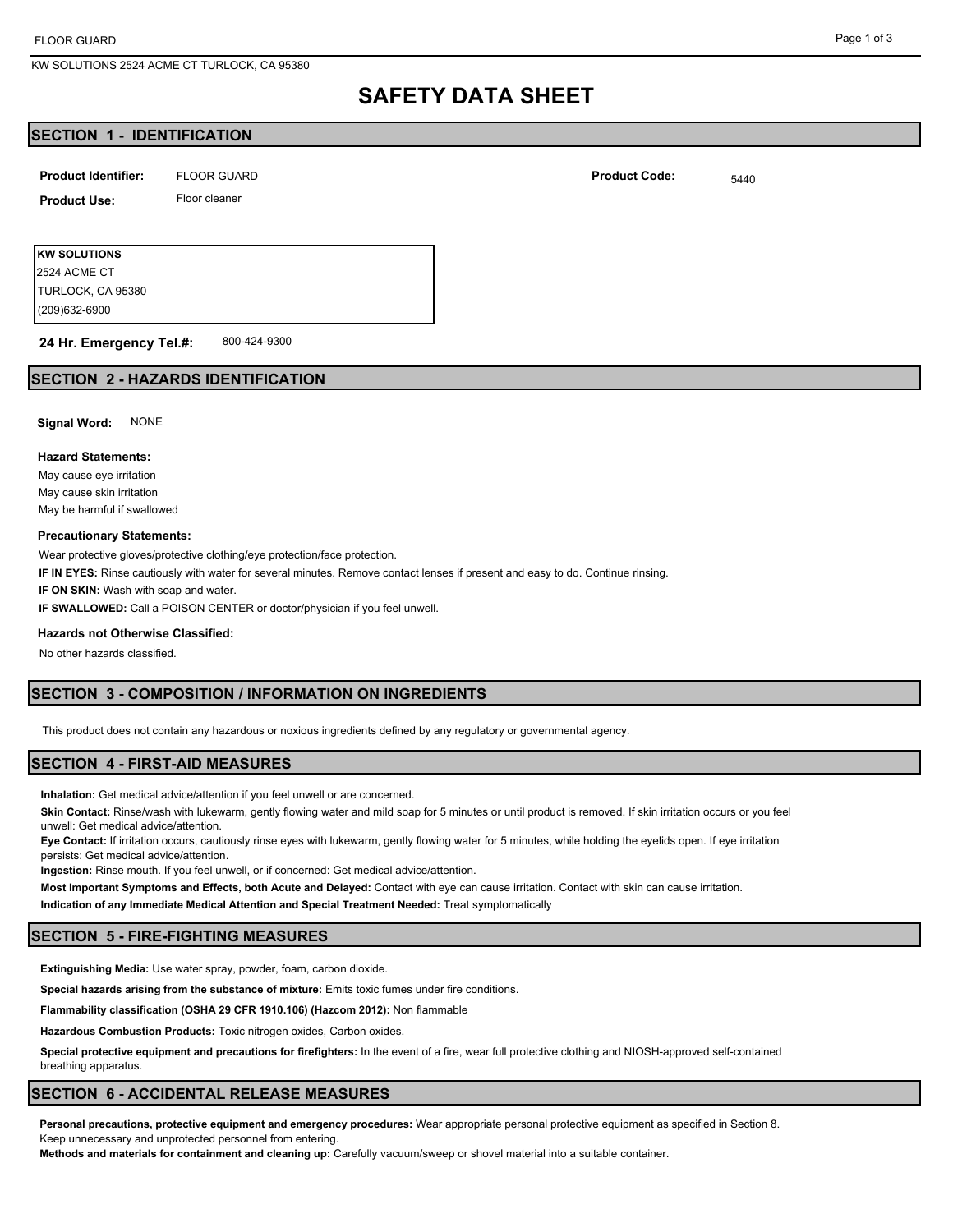KW SOLUTIONS 2524 ACME CT TURLOCK, CA 95380

# **SAFETY DATA SHEET**

# **SECTION 7 - HANDLING AND STORAGE**

**Precautions for Safe Handling:** Wear at least chemical resistant gloves and eye protection, face shield, and chemical resistant garments when handling, moving or using this product. Do not contaminate water, food, or feed by storage or disposal.

**Conditions for Safe Storage:** Keep product in tightly closed container when not in use. Do not drop, roll, or skid drum. Store in a cool, dry, well-ventilated area away from heat or open flame.

**Incompatible Materials:** Acids, bases and strong oxidizers.

#### **SECTION 8 - EXPOSURE CONTROLS / PERSONAL PROTECTION**

**Ventilation and engineering measures:** Forced air, local exhaust, or open air is adequate.

**Respiratory Protection:** No additional respiratory protection needed.

**Skin Protection:** Wear chemical resistant gloves and chemical resistant garments when handling, wash garments before re-use.

**Eye/Face Protection:** Wear safety glasses, goggles and/or face shield to prevent eye contact.

**Other Protective Equipment:** Eye wash facility and emergency shower should be in close proximity.

**General Hygiene Conditions:** Do not eat, drink or smoke when using this product. Wash thoroughly after handling. Remove and wash contaminated clothing before re-use. Handle in accordance with good industry hygiene and safety practice.

#### **SECTION 9 - PHYSICAL AND CHEMICAL PROPERTIES**

**Appearance:** White powder **Odor:** Odorless **pH:** 8.0-9.0 (1:2) **Melting/Freezing point:** 132-135ºC / 270-275ºF **Initial boiling point and boiling range:** No information available. **Flash Point:** No information available. **Flammability (solid, gas):** Non flammable **Solubility in water:** Complete

# **SECTION 10 - STABILITY AND REACTIVITY**

**Reactivity:** Strong bases/acids/oxidizing agents **Chemical Stability:** Stable under normal conditions **Possibility of Hazardous Reactions:** May react with incompatible materials **Conditions to Avoid:** Incompatible materials and water, moisture or humidity. **Incompatible Materials:** Acids, bases and strong oxidizers. **Hazardous Decomposition Products:** Carbon oxides and nitrogen oxides

### **SECTION 11 - TOXICOLOGICAL INFORMATION**

#### **Information on likely routes of exposure:**

Routes of entry - inhalation: YES

Routes of entry - skin & eye: YES

Routes of entry - ingestion: YES

Routes of entry - skin absorption: YES

#### **Potential Health Effects:**

#### **Signs and symptoms of short term (acute) exposure:**

**Inhalation:** May cause irritation to respiratory system.

**Ingestion:** May cause irritation to digestive system

**Skin:** May cause skin irritation including redness, edema, swelling, rash, scaling or blistering, drying and/or cracking of skin.

**Eye:** May cause redness, stinging, tearing, swelling, itching and/or irritation of the eye. Possible eye damage if left untreated.

#### **Potential Chronic Health Effects:**

**Carcinogenicity:** No components are listed as carcinogens by ACGIH, IARC, OSHA, or NTP.

**Mutagenicity:** Not known to have mutagenic effects in humans or animals.

**Reproductive effects:** May have reproductive effects in humans and/or animals.